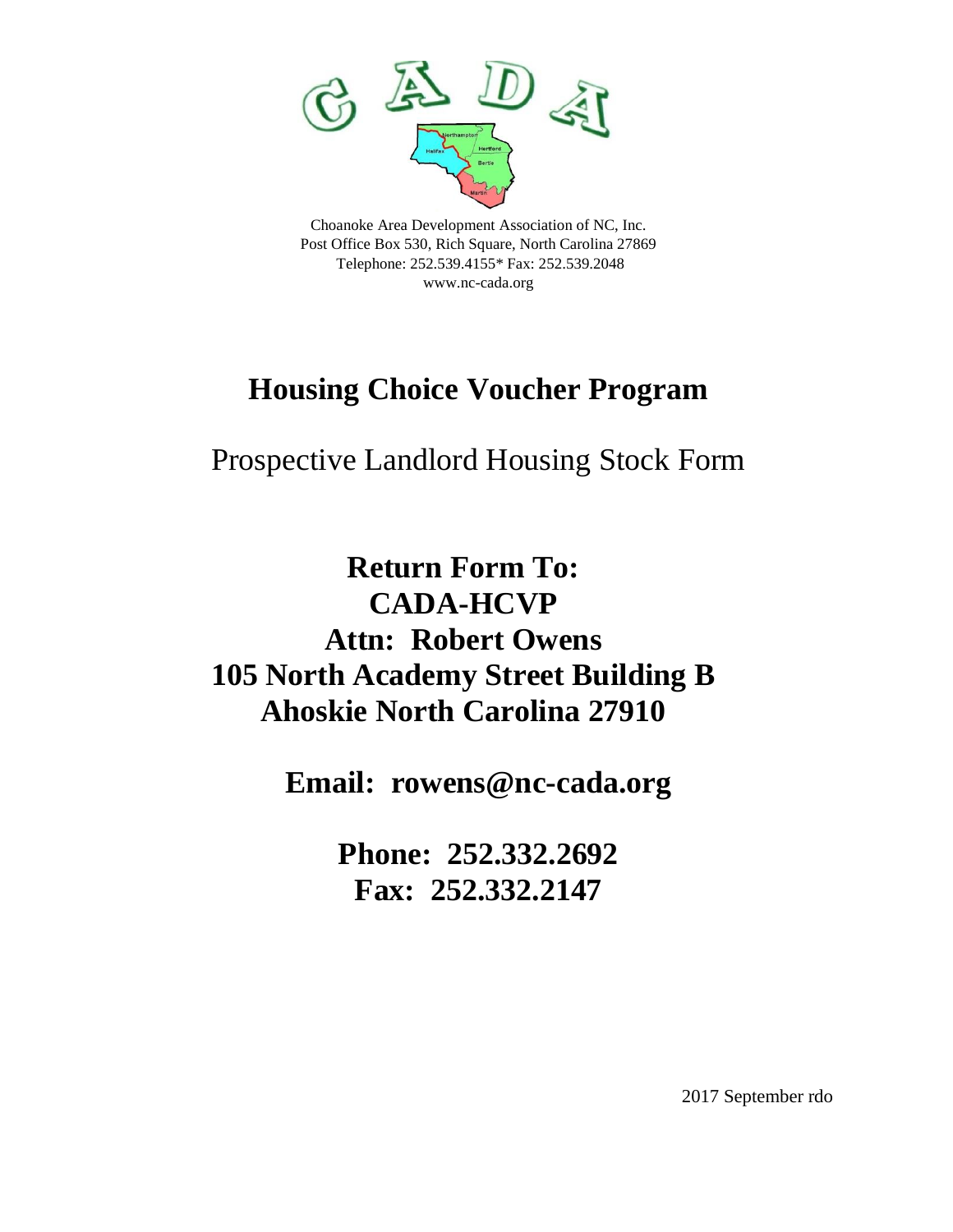## **Choanoke Area Development Association, Inc.**  *Housing Choice Voucher Program* **Housing Stock Form**

| (That you want Tenants to call)                                                                                                                           |
|-----------------------------------------------------------------------------------------------------------------------------------------------------------|
| Your Mailing Address Theory of The Mailing Address                                                                                                        |
| <u> 1980 - Johann Stoff, deutscher Stoff, der Stoff, der Stoff, der Stoff, der Stoff, der Stoff, der Stoff, der S</u>                                     |
|                                                                                                                                                           |
| <u> 1989 - Johann Stoff, deutscher Stoffen und der Stoffen und der Stoffen und der Stoffen und der Stoffen und de</u>                                     |
|                                                                                                                                                           |
| If any of the following information pertains to you, please check the appropriate space below.                                                            |
| ( ) CADA Board Member                                                                                                                                     |
| <b>Related To CADA Employee</b><br>$\left( \quad \right)$                                                                                                 |
| Have been banned from participating in any other Housing Authority, If yes, Provide the<br>$\left( \quad \right)$<br><b>Name of the Housing Authority</b> |
|                                                                                                                                                           |
|                                                                                                                                                           |
| <b>Agent Information: If you have an Agent</b>                                                                                                            |
|                                                                                                                                                           |
|                                                                                                                                                           |
|                                                                                                                                                           |
| In the event that there is a valid power of attorney document. Please provide a copy with this notice                                                     |
|                                                                                                                                                           |